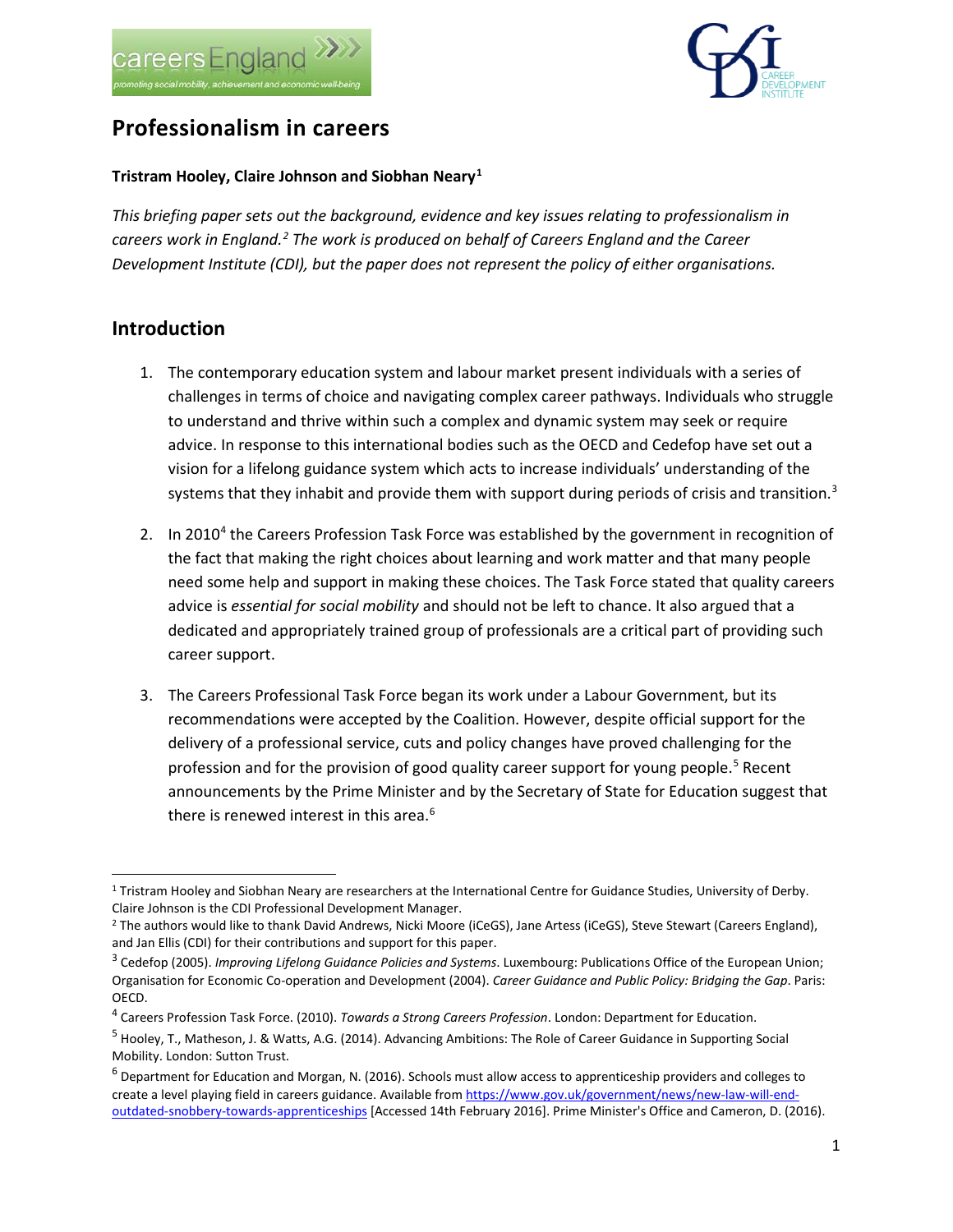

 $\overline{a}$ 



- 4. The current government is making a serious attempt to provide citizens (and particularly young people) with better career support. At present the policies and announcements that have been made have focused on the role of employers, volunteers, labour market information and the internet in providing this support. Discussion of the *professional basis of careers wo*rk has been notably absent.
- 5. An opportunity therefore arises to support the continued development of career guidance and careers leadership as professional roles. The existence of professional career experts within schools, colleges and communities is critical to ensuring that the inputs that are made by employers and other stakeholders can be properly orchestrated and the impact of these encounters and experiences maximised.
- 6. This paper will look at professionalism in careers work and provide a briefing which can support the development of future policy in this area.

### **A brief history of the professionalisation of careers work**

- 7. Careers work is now well over a century old. As the activity grew in Britain those working in it gradually began to organise and professionalise.[7](#page-1-0) The progress of professionalism in the field steadily gathered pace through the twentieth century, weathering frequent institutional reorganisations, changes of government and the privatisation of the Careers Service in the 1990s.
- 8. The career development profession has also broadened with the growth of the profession in higher education, further education and the development of a distinctive adult guidance tradition. Alongside this there has been a growth of both career development activities in workplaces and as a private service which individuals can purchase for themselves or parents can purchase for their children. Each of these different contexts has a different, albeit often overlapping professional basis reflecting the richness in the diversity of client need and the professional skills required to address this.
- 9. In 2010 the Careers Profession Task Force was commissioned by government to impose some coherence on this complex landscape and place careers work on a better professional footing. The Task Force's recommendations focussed on the need for cohesion, increased professionalism, progression and continuous professional development across the sector. It also defined level 6 (degree level) as the minimum level of qualification required for full careers professionals with an aim to move to a level 7 (postgraduate) qualification in the future.

Prime minister to announce new generation of mentors to help struggling teens. Available from <https://www.gov.uk/government/news/prime-minister-to-announce-new-generation-of-mentors-to-help-struggling-teens> [Accessed 14th February 2016].

<span id="page-1-0"></span><sup>7</sup> Peck, D. (2004). *Careers Services: History, Policy and Practice in the United Kingdom*. London: Routledge Falmer.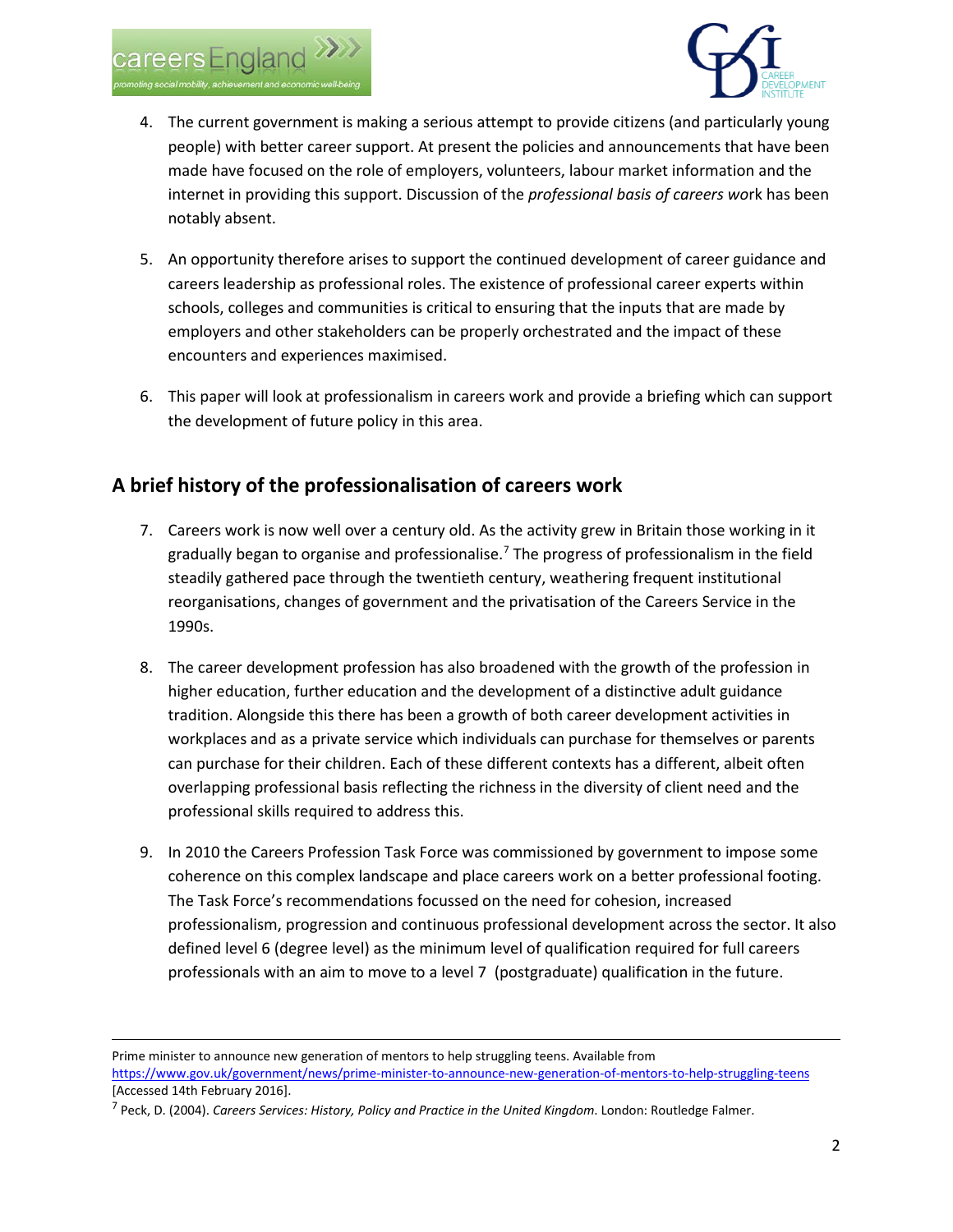



- 10. Since 2010 major progress has been made in establishing the institutions and frameworks for the careers profession. However, alongside this the sector has also witnessed dramatic changes following cuts which have seen the labour market contract and pay and conditions weaken. This period has also been marked by a lack of regulation, or even guidance, from government on the issue of what are the minimum qualifications and standards for the delivery of professional careers work.
- 11. The profession of careers adviser has a well-established initial training route which is currently known as the Qualification in Career Guidance (QCG) and is awarded by the CDI. This is nested within level 7 (postgraduate) qualifications and is seen as the equivalent of the Postgraduate Certificate in Education (PGCE) which qualifies teachers. However, as a consequence of recent cuts to the sector the number of universities involved in the initial training of careers professionals at postgraduate level has decreased. There is however, a small growth in undergraduate degrees in career development. People can also train via the work-based QCF Level 6 Diploma in Career Guidance and Development. Overall this is helping to change the demographic of the profession and to increasingly make level 6 or above the qualification for practising career professionals.
- 12. The professional training and career progression for careers teachers and careers leaders in schools is less clearly defined.<sup>[8](#page-2-0)</sup> While various attempts have been made to establish a CPD pathway for teachers who focus on careers work, these have generally had a limited reach into the teacher workforce. The current pilot project by Teach First in this area is promising but small-scale.
- 13. The Career Development Institute has also introduced a Register of Career Development Professionals. The register serves as a single national point of reference for ensuring and promoting the professional status of career practitioners across the whole sector to other members of the profession, their customers and employers, as well as policy makers, funders and all other stakeholders. Professionals who sign up to be on the register agree to adhere to the CDI Code of Ethics, which includes a commitment to impartiality and CPD and requires a minimum of 25 hours CPD per year. The register therefore serves as a quality assurance tool for the profession.

#### **Career development – professional context**

14. Within contemporary British society we accept that there are certain roles which cannot be done by just anyone. Some of these roles are protected by law while others are tightly regulated by professional associations with varying degrees of support from policy. Critically there is also widespread social acceptance of the idea that it is in the public interest that doctors, lawyers,

<span id="page-2-0"></span> <sup>8</sup> See Hooley, T., Watts, A.G. & Andrews, D. (2015). *Teachers and Careers*. Derby: The International Centre for Guidance Studies, University of Derby and Andrews, D. (2011). *Careers Education in Schools*. Stafford: Highflyers Publishing.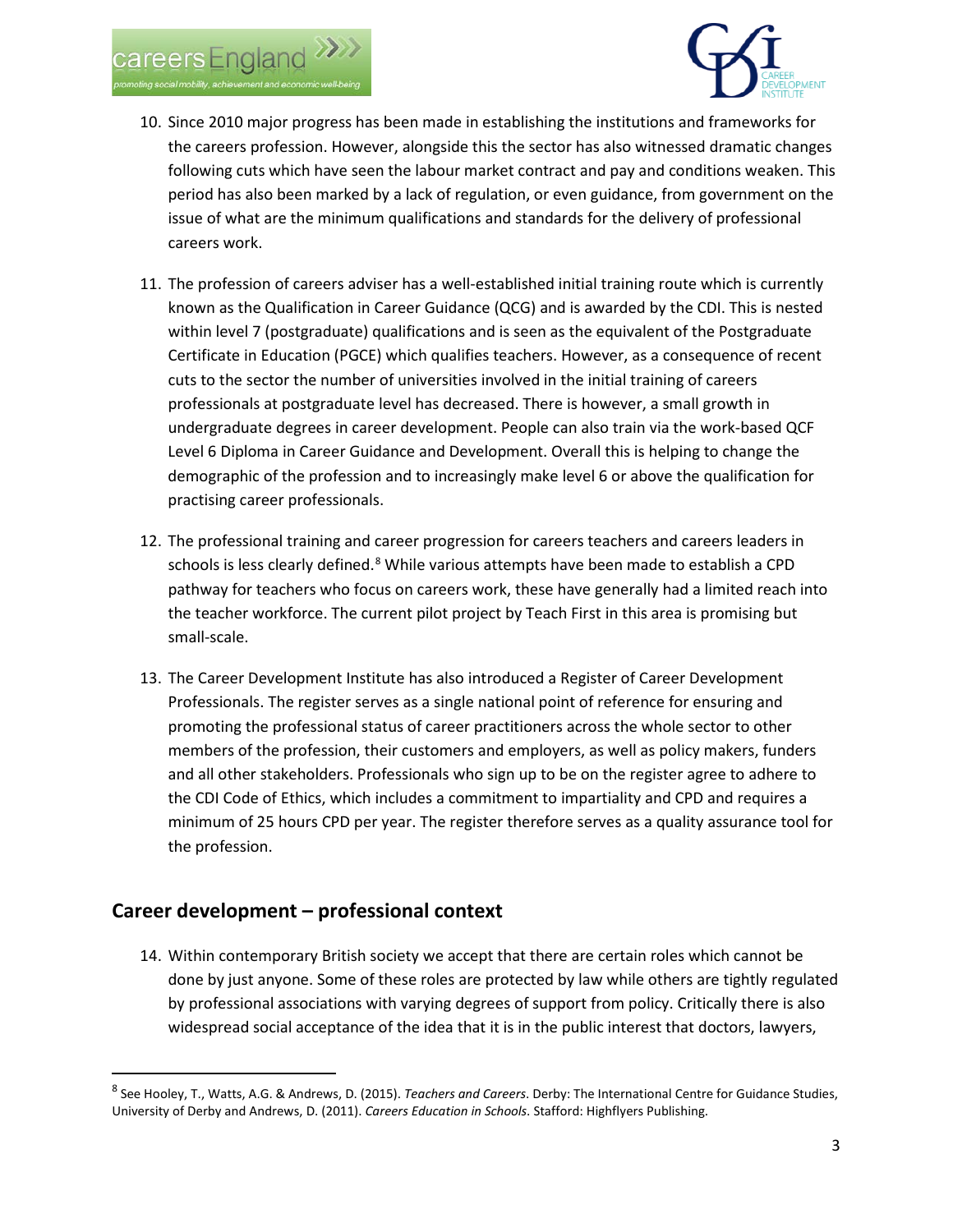



teachers and a range of other roles should only be open to people who have the required qualifications, education, training, skills and experience.

- 15. Professions and professionalism are often difficult to define. Usually such definitions rely on a taxonomy of professional attributes which include the possession of knowledge and skills which are based on a common body of theory and enacted through a recognisable set of professional practices.<sup>9</sup> Such definitions also often include the importance of a community of practice of professionals with attendant institutions such as professional associations which are capable of taking on some of the role of regulating and developing the profession. Associated with both the professional attributes and the community of practice, it is important that individuals who are part of a profession identify with a common professional identity. <sup>[10](#page-3-1)</sup> Finally, professions are further defined by the way in which they are seen and understood by the populace and the way in which the state relates to them through policy and regulation.
- 16. It is clear that careers professionals meet the definitions of professionalism. Notable features of this professionalism include:
	- a. a common body of theory and evidence on which the profession draws;<sup>[11](#page-3-2)</sup>
	- b. a clearly identified body of knowledge and skills which describe and define professional standards: $12$
	- c. the existence of both an academic and work-based initial training routes and an extensive range of CPD opportunities up to doctoral level;
	- d. a range of professional institutions including the CDI through which the profession is managed, regulated, developed and quality assured (in terms of ethics, malpractice and the UK Register of Career Development Professionals);
	- e. a community of practice which is served by the CDI and a range of other conferences, meetings and online CPD.
- 17. The existence of impartial and knowledgeable career professionals does not mean that these are the only people from whom an individual can get career support. People regularly have useful conversations about their careers with their friends, families, co-workers, managers, teachers and a wide range of other individuals. Such conversations do not undermine the value

<span id="page-3-0"></span> $9$  Evetts, J. (2014). The concept of professionalism: Professional work, professional practice and learning. Billett, S., Harteis, C., Gruber, H. (Eds.), *International Handbook of Research in Professional and Practice-based Learning*. Dordrecht: Springer; Saks, M. (2012). Defining a profession: The role of knowledge and expertise. *Professions and Professionalism*, 2(1), 1-10.

<span id="page-3-1"></span><sup>10</sup> Beijaard, D., Verloop, N., & Vermunt, J. (2004). Reconsidering research in teachers' professional identity. *Teaching and Teacher Education*, 20 (2), 107–128.

<span id="page-3-2"></span><sup>11</sup> Hooley, T. (2014). *The Evidence Base on Lifelong Guidance*. Jyväskylä, Finland: European Lifelong Guidance Policy Network (ELGPN).

<span id="page-3-3"></span><sup>12</sup> Career Development Institute. (2014.). National Occupational Standards: Career Development. Available from <http://www.thecdi.net/National-Occupational-Standards> [accessed 14th February 2016].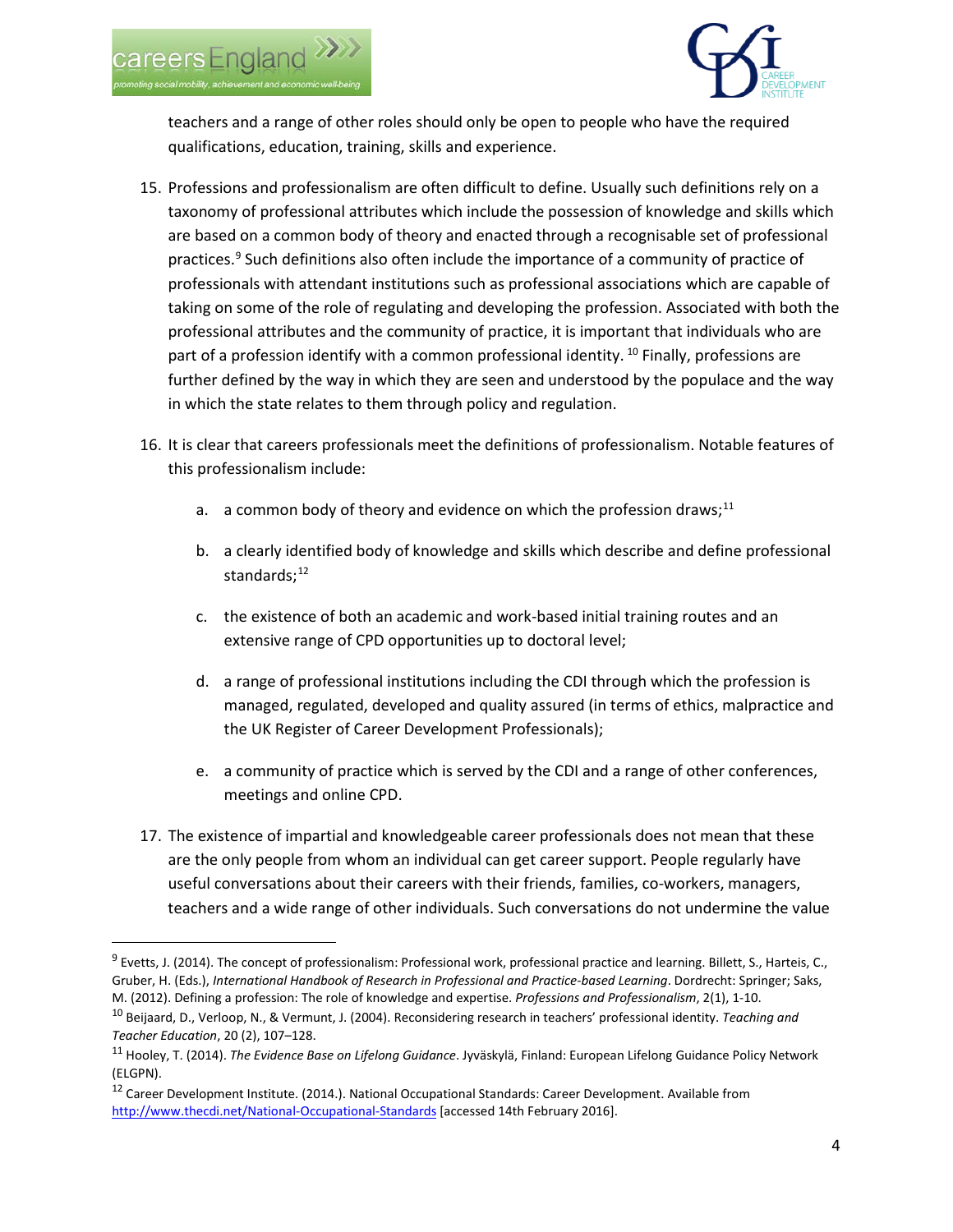

of a distinctive careers profession any more than having a conversation about your health with a friend means that you no longer need a doctor. In fact, careers professionals may encourage individuals to seek a wide range of opinions. They may also help individuals to sort through the often contradictory advice that they have received from their friends, peers and colleagues.

- 18. Much has been made of the role of external stakeholders such as employers and other working adults in inspiring and contributing to the career development of young people. Such contributions from employers are useful and complementary to the *specialist skills* that career professionals bring in supporting the individuals to assess their capabilities and personal needs and to connect these with the requirements of the labour market and education systems.
- 19. In discussing professionalism within the careers field it is therefore important to make some key distinctions between different groups with whom an individual might have a career conversation.
	- a. **Career informants**. People can have career conversations with anyone. All of these conversations provide individuals with the opportunity to reflect on their careers and ideas and potentially to gain benefit. When these conversations are with someone with a particular knowledge of a field that the individual is interested (e.g. an employer) in they can be particularly useful. There is a strong evidence base which supports the involvement of employers and individuals from the world of work in the career learning of individuals.<sup>[13](#page-4-0)</sup> However, if access to career informants is going to be provided to a wide range of individuals and to be most effective it requires brokerage, effective preparation and follow up and the provision of broader contextual information (what other opportunities exist) and specific technical information (e.g. the links between qualifications and careers). This means that career informants and career professionals are complementary, working in partnership rather than in competition, and that a key role for career professionals is to co-ordinate the involvement of career informants to ensure the most benefit.<sup>[14](#page-4-1)</sup>
	- b. **Congruent professionals**. Another area where the professionalism of careers work can be confusing is with respect to the role of congruent professionals such as teachers, social workers, youth workers and human resource management professionals. Many of these roles inevitably undertake some careers work as part of their broader professionalism. It is important that such professionals' initial and continuing professional training should include an insight into careers work. However, such training will usually stop well short of the level of training given to career professionals. An interesting issue relates to the way in which individuals within congruent professions who take a strong and sustained interest in careers work relate to the careers

<span id="page-4-0"></span> <sup>13</sup> Mann, A. (2012). *It's Who You Meet: Why Employer Contacts at School Make a Difference to the Employment Prospects of Young Adults*. London: Education and Employers Taskforce.

<span id="page-4-1"></span><sup>14</sup> Careers Sector Stakeholders Alliance (2014). *The Roles of Employers and Career Professionals in Providing Career Support to Young People in Schools and Colleges* (Briefing Note 13). London: CSSA.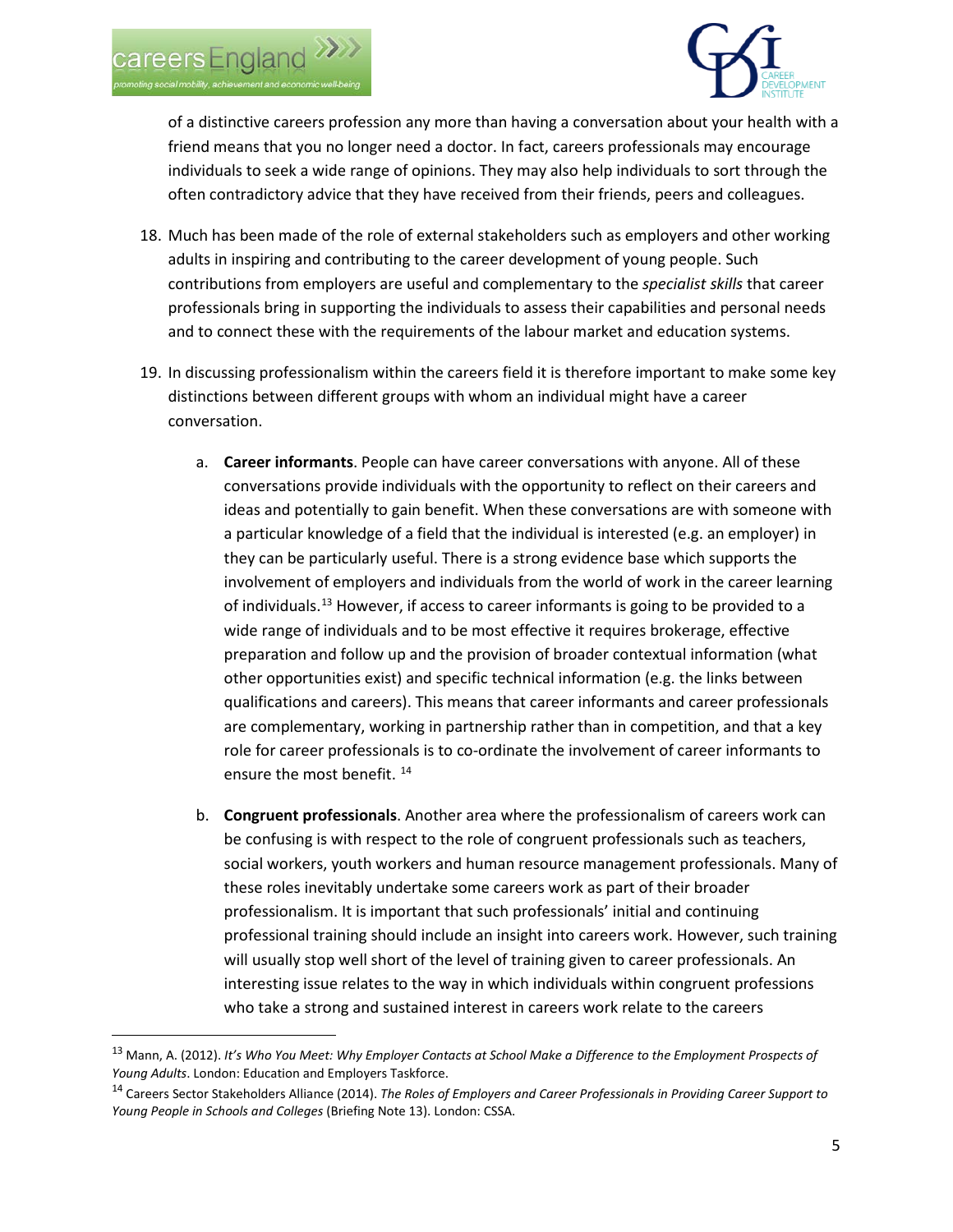



profession. Within schools some teachers develop a specialism in careers education (career teachers) while others lead the school's careers and enterprise programmes (career leaders). The development of both careers teachers and career leaders is a critical part of the delivery of careers work in schools. Many of the teachers who have taken on these roles have engaged with training and achieved qualifications that have given them a *dual professionalism*. [15](#page-5-0) This has been acknowledged as a route to professional status in the CDI's career progression pathway.[16](#page-5-1) However, to date training and CPD have been optional, and as such there is no standardisation of career teacher and career leader practice in schools.

- c. **Para-professionals**. Most professions recognise that there are a range of activities within their area of interest which do not require full professional status. In the context of careers work this might include managing information resources, checking C.V.s, triaging clients, organising speakers and events and so on. The CDI describes these as 'first contact' and 'support' roles and suggests the qualification levels 3 and 4. Such para-professionals would be expected to be working closely with full professionals in most circumstances. In the career development sector there is a progression route which supports people in these roles to progress to become a career development professional should they wish to do so.
- d. **Career development professionals**. Such individuals are expected to be autonomous professionals, with specialist knowledge of the labour market and education system as well as a series of pedagogic, counselling and organisational development skills. As already discussed there are a range of routes by which an individual might have achieved such professional status. The career adviser trained to level 6 or above is one, the career teacher who has achieved dual professionalism following initial qualification as a teacher is another. There is also a critical role, especially within schools for a career leader who may come from either a career adviser or career teacher background who can provide strategic and operational leadership for career development programmes. In the context of the discussion about different roles, it is the careers leader who is best placed to link the various other roles together to provide the individual with a career learning environment where they can make best use of career informants, congruent professionals, para-professionals and the specific contribution of professionally qualified career advisers who enable pupils to make sense of the information provided and relate this to their own biographical details and the consideration of relevant post-16 and post-18 routes.

<span id="page-5-0"></span> <sup>15</sup> Hooley, T., Watts, A.G., and Andrews, D. (2015). *Teachers and Careers: The Role Of School Teachers in Delivering Career and Employability Learning*. Derby: International Centre for Guidance Studies, University of Derby.

<span id="page-5-1"></span><sup>16</sup> Career Development Institute (2015). Career Progression Pathway. Available fro[m http://www.thecdi.net/Career-](http://www.thecdi.net/Career-Development)[Development](http://www.thecdi.net/Career-Development) [Accessed 14th February 2016].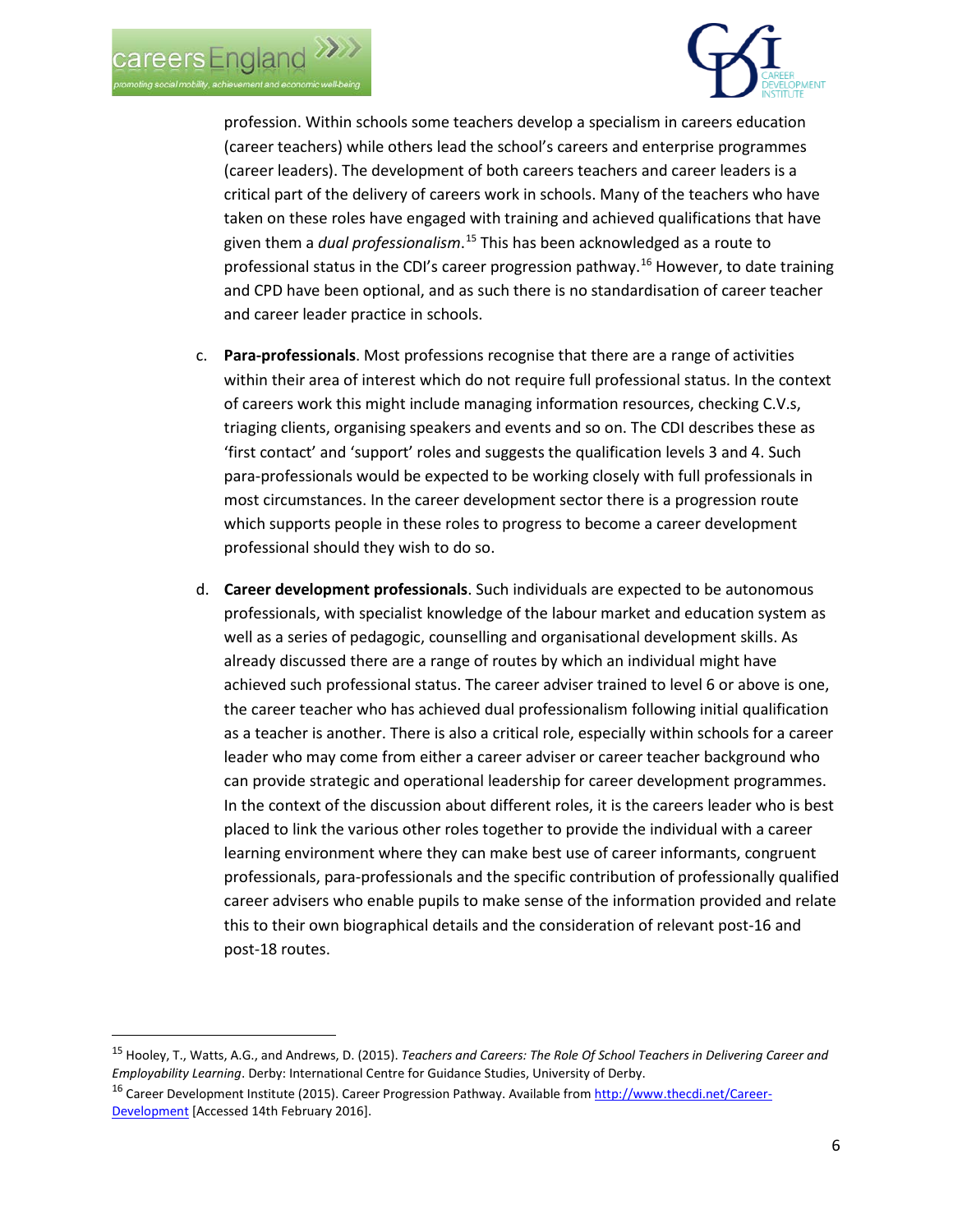



- 20. The range of activities that careers professionals are engaged in has broadened over recent years and is now codified in the National Occupational Standards: Career Development (NOS: CD). Recent work at a European level has helped to clarify these roles and to communicate them in an accessible way. The Network for Innovation in Career Guidance and Counselling in Europe  $(NICE)^{17}$  $(NICE)^{17}$  $(NICE)^{17}$  has set out a typology of the activities that comprise the skill base of the careers professional. This is conceptualised as five distinct roles which a professional may combine or specialise in. These are as follows.
	- a. **Career information and assessment expert.** Helping individuals to assess their own strengths and connect them meaningfully to the labour market and the education system.
	- b. **Career educator**. Using pedagogic approaches to develop individuals' career management skills.
	- c. **Career counsellor**. Using counselling and advice work approaches to help individuals to understand their situation and to progress in the labour market and education system.
	- d. **Programme and service manager**. Works with individuals and organsations to design and deliver career development programmes.
	- e. **Social systems intervenor and developer**. Uses networking, consultancy and advocacy skills to develop organisations and systems and help individuals to succeed within them.

# **The further development of the profession**

- 21. The continued professionalisation of the careers development sector remains an ongoing project. Publications from the CDI such as *Career Guidance in Schools and Colleges: A Guide to Best Practice and Commissioning Career Guidance Services*[18](#page-6-1) and the *Framework for Careers, Employability and Enterprise Education 7 – 19*[19](#page-6-2) have helped to support the work being undertaken in schools and colleges. In 2016 the CDI will publish a blueprint of learning outcomes for professional roles in the career development sector which will be used to inform the future development of Level 6 and Level 7 qualifications for all professional roles. If the profession is to continue to develop it will need to successfully address the following issues.
	- a. Engage policymakers and persuade them that career development professionals are critical for the achievement of a range of policy goals.

<span id="page-6-0"></span> <sup>17</sup> Schiersmann, C, Ertelt, B-J, Katsarov, J., Mulvey, R., Reid, H. and Weber, P. (2012). *NICE Handbook for the Academic Training of Career Guidance and Counselling Professionals*. Heidelberg: Heidelberg University.

<span id="page-6-1"></span><sup>18</sup> CDI (2014). *Career Guidance in Schools and Colleges: A Guide to Best Practice and Commissioning Career Guidance Services*. Stourbridge: CDI.

<span id="page-6-2"></span><sup>19</sup> CDI (2015). *Framework for Careers, Employability and Enterprise Education 7 – 19*. Stourbridge: CDI.